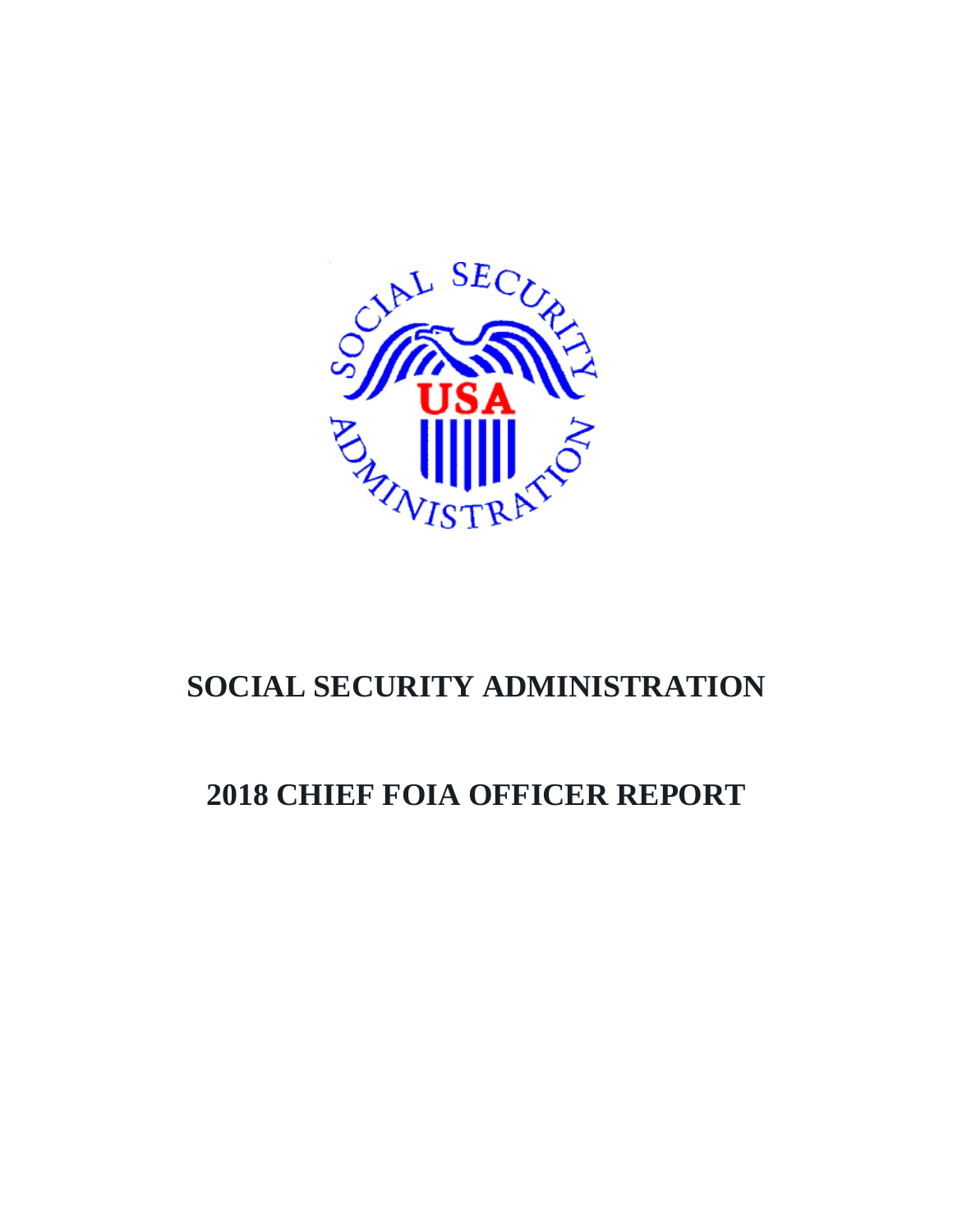# **2018 Chief FOIA Officer Report Social Security Administration**

# **Name and Title of your Agency's Chief FOIA Officer**:

Asheesh Agarwal General Counsel Social Security Administration (SSA)

# **Section I: Steps Taken to Apply the Presumption of Openness**

The guiding principle underlying DOJ's [FOIA Guidelines](http://justice.gov/ag/foia-memo-march2009.pdf) is the presumption of openness.

Please answer the following questions in order to describe the steps your agency has taken to ensure that the presumption of openness is being applied to all decisions involving the FOIA. You may also include any additional information that illustrates how your agency is working to apply the presumption of openness.

# **A. FOIA Training:**

1. Did your FOIA professionals or the personnel at your agency who have FOIA responsibilities attend any FOIA training or conference during the reporting period such as that provided by the Department of Justice?

### **Yes**

2. If yes, please provide a brief description of the type of training attended and the topics covered.

- **Monthly FOIA Staff Meetings – Our monthly meetings covered various FOIArelated topics including, but not limited to FOIA appeals, partial disclosures, FOIA fees and fee-waivers, requirements for perfected requests under the FOIA (e.g., not enough information to search or too broad), and Office of Government Information Services (OGIS) referrals.**
- **Bi-monthly FOIA/PA coordinator meetings – Discussions included the interface between the FOIA and the PA, FOIA fees, and fee-waivers. We also discuss cases that may be of interest or may become common.**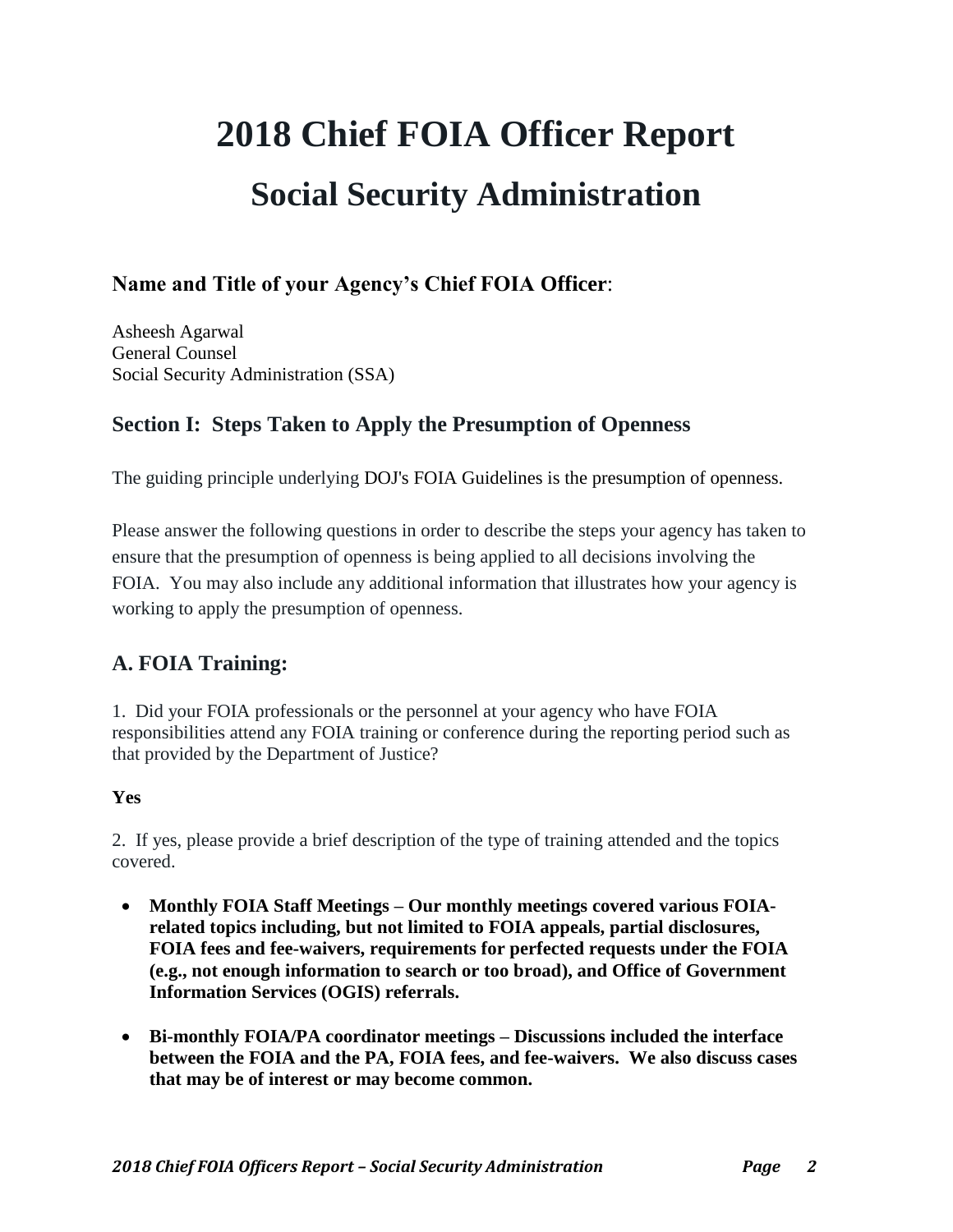- **Department of Justice's Freedom of Information Act for Attorneys and Access Professionals class – Includes an overview of the FOIA's procedural requirements and exemptions, workshops on the exemptions, processing, disclosure requirements, and the interface between the FOIA and the Privacy Act.**
- **ASAP Annual Conference – Several staff members attended discussions that included the FOIA Improvement Act of 2016, exemptions, FOIA & Privacy Act soup to nuts, records management, fees, reducing your backlog, and providing great customer service.**
- **OGIS Dispute Resolution Skills Designed for FOIA Professionals**

3. Provide an estimate of the percentage of your FOIA professionals and staff with FOIA responsibilities who attended substantive FOIA training during this reporting period.

#### **Approximately 95% of our FOIA professionals attended substantive training during this reporting period.**

4. OIP has directed agencies to "take steps to ensure that all of their FOIA professionals attend substantive FOIA training at least once throughout year." If your response to the previous question is that less than 80% of your FOIA professionals attended training, please explain your agency's plan to ensure that all FOIA professionals receive or attend substantive FOIA training during the next reporting year.

**N/A**

# **B. Outreach:**

5. Did your FOIA professionals engage in any outreach or dialogue with the requester community or open government groups regarding your administration of the FOIA?

**Yes, the Office of Communications' Office of External Affairs (OEA) works with the FOIA professionals to conduct outreach with the requester community and open government groups. Additionally, we work with OEA to post disability application related data proactively. Below are some of the Outreach activities conducted in FY17:**

- **The Open Data Customer Feedback Process provides a mechanism for the public to make suggestions of releases and for SSA to share recent release information.**
- **One of our FOIA professionals participated in a panel discussion with the requester community at the August Chief FOIA Officers' Meeting. We discussed current practices and changes that the requester community recommended.**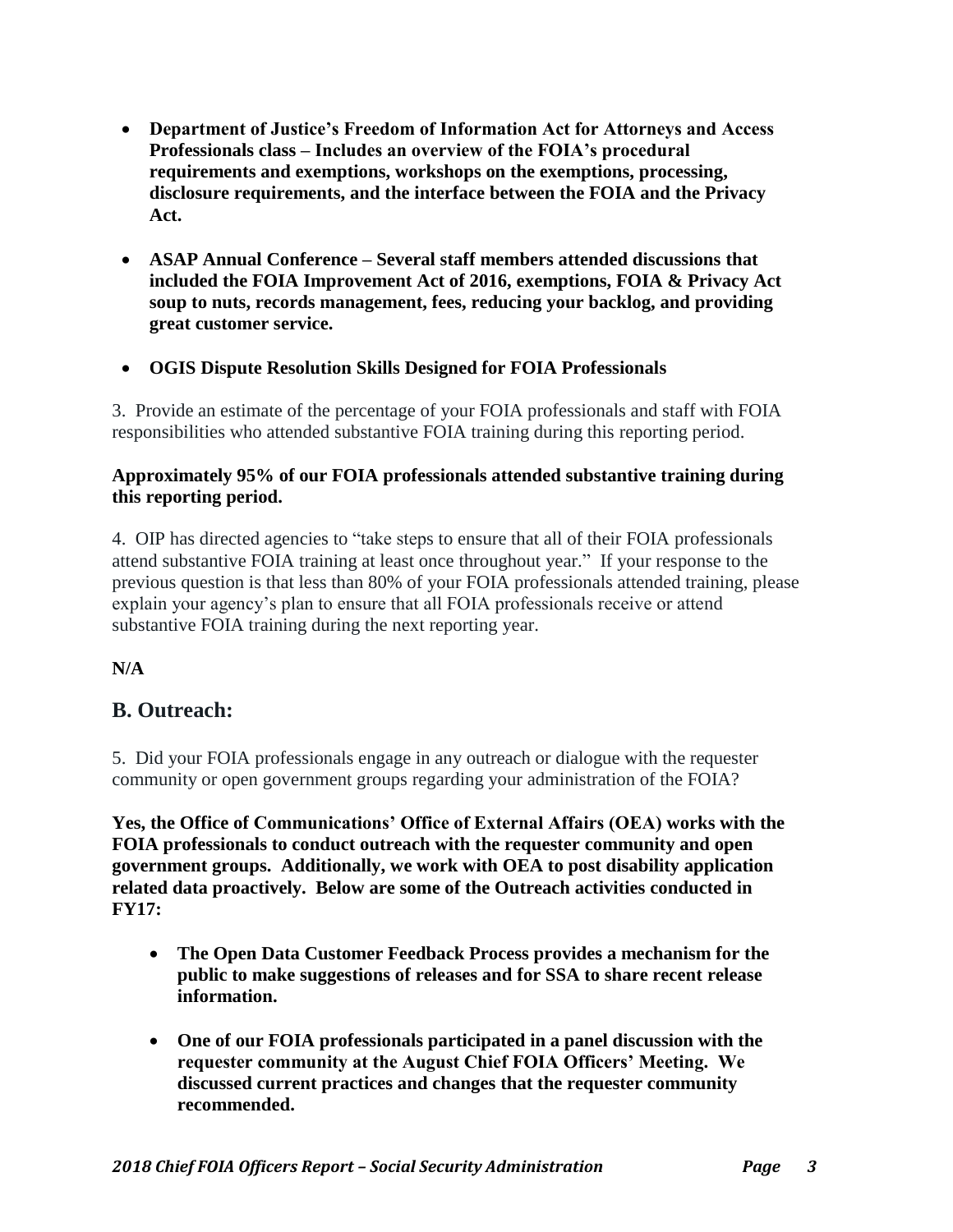# **C. Other Initiatives:**

6. Describe any efforts your agency has undertaken to inform non-FOIA professionals of their obligations under the FOIA.

- **Released a training video to the agency explaining the FOIA and their obligations under it.**
- **Meeting with upper management to remind them of their respective components' obligations under the FOIA.**
- **In addition to Sunshine Week activities, we interact with non-FOIA professionals on an ongoing basis and take every opportunity to explain the requirements under FOIA.**
- **We also provide a copy of relevant FOIA policy and guidance to agency staff.**
- **We revised the FAQs on the internal and external FOIA websites to ensure we meet our statutory obligations.**
- **We provided training to the new FOIA liaisons in various components to include, but not limited to, what constitutes a record, applicable exemptions, how to use the FOIAonline platform to respond to tasks for record searches, the twenty-day response time limitations, and how to calculate fees if applicable.**

7. If there are any other initiatives undertaken by your agency to ensure that the presumption of openness is being applied, please describe them here.

**We take the opportunity each year during Sunshine Week to provide an agency-wide email reminder to our employees. Additionally, we develop posters to draw attention to the importance of openness in government. We also work closely with OEA towards the goal of creating a more open agency through the principles of transparency, participation, and collaboration.**

# **Section II: Steps Taken to Ensure that Your Agency Has an Effective System in Place for Responding to Requests**

The DOJ's FOIA Guidelines emphasize that "[a]pplication of the proper disclosure standard is only one part of ensuring transparency. Open government requires not just a presumption of disclosure, but also an effective system for responding to FOIA requests." It is essential that agencies effectively manage their FOIA program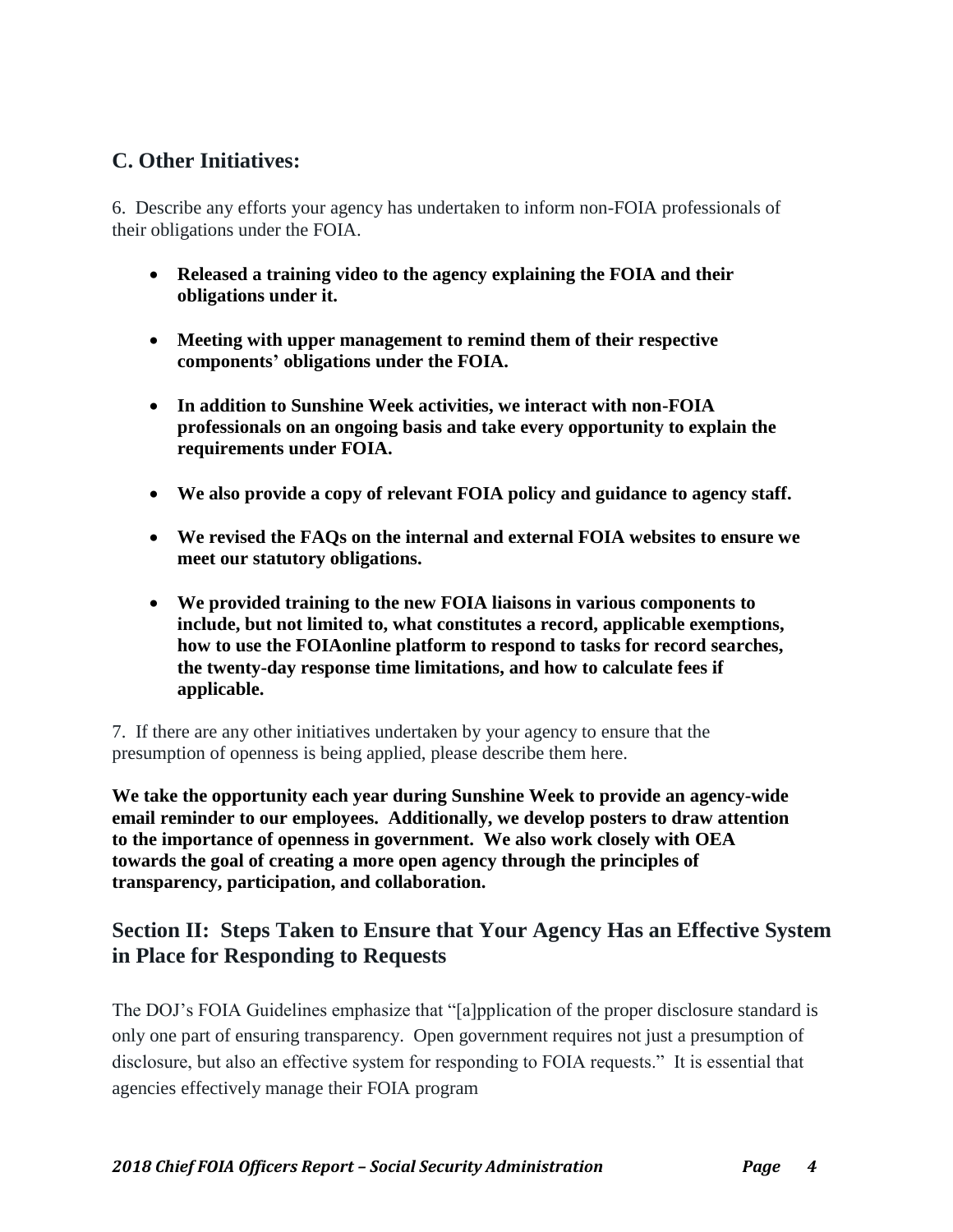Please answer the following questions to describe the steps your agency has taken to ensure that the management of your FOIA program is effective and efficient. You should also include any additional information that describes your agency's efforts in this area.

1. For Fiscal Year 2017, what was the average number of days your agency reported for adjudicating requests for expedited processing? Please see Section VIII.A. of your agency's Fiscal Year 2017 Annual FOIA Report.

## **The average number of days we reported to adjudicate any requests for expedited processing is 3.55.**

2. If your agency's average number of days to adjudicate requests for expedited processing was above ten calendar days, please describe the steps your agency will take to ensure that requests for expedited processing are adjudicated within ten calendar days or less.

# **N/A**

1. 3. During the reporting period, did your agency conduct a self-assessment of its FOIA program? If so, please describe the methods used, such as reviewing Annual Report data, using active workflows and track management, reviewing and updating processing procedures, etc.

#### **We conducted a self-assessment of our FOIA program as part of our preparations to migrate to FOIAonline to update our processing with best practices.**

4. The FOIA Improvement Act of 2016 requires additional notification to requesters about the services provided by the agency's FOIA Public Liaison. Please provide an estimate of the number of times requesters sought assistance from your agency's FOIA Public Liaison during FY 2017 (please provide a total number or estimate of the number).

### **We received approximately 1600 emails to our FOIA Public Liaison mailbox and about 800 phone calls.**

5. Optional Survey Question: If possible, please provide an estimate of the average number of pages that your agency processes for each request. You may provide estimates for each track.

### **The average number of pages for a simple request is 2. The average number of pages for a complex request is 1000.**

6. If there are any other steps your agency has undertaken to ensure that your FOIA system operates efficiently and effectively, such as improving search processes, eliminating redundancy, etc. please describe them here.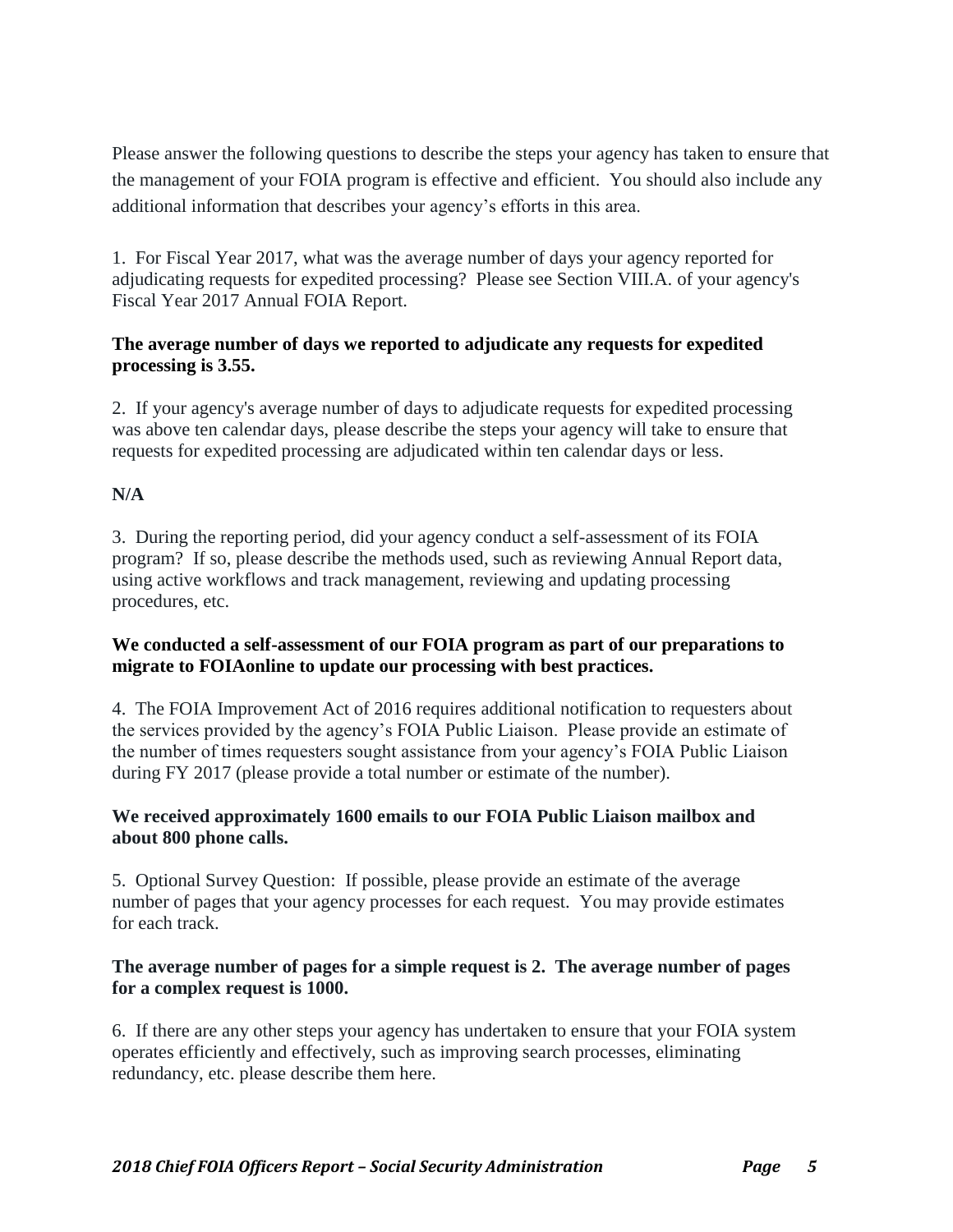**We started the migration to the FOIAonline shared service system for case processing this year. This migration should be complete by the end of fiscal year 2018. This has increased the efficiency of our record searches since it provides for easy communication and tracking with our components and the ability to upload responsive documents directly into the system. In addition, we implemented an incoming case review process to catch and eliminate duplicate cases before they are entered into the system. We are also able to better identify items miscategorized as FOIA requests, such as requests for service on claims or general questions about the agency.**

# **Section III: Steps Taken to Increase Proactive Disclosures**

The Department of Justice has long focused on the need for agencies to work proactively to post information online without waiting for individual requests to be received.

Please answer the following questions to describe the steps your agency has taken to increase the amount of material that is available on your agency websites. In addition to the questions below, you should also describe any additional steps taken by your agency to make and improve proactive disclosures of information.

1. Provide examples of material that your agency has proactively disclosed during the past reporting year, including links to the posted material.

**The FOIA staff released the following documents that are available at <https://www.ssa.gov/foia/readingroom.html> under proactive disclosures:**

**Appeals Council Pending Claims and National Average Processing Time for FY2016**

**Vocational Expert Blanket Purchase Agreement**

**SSA Records Concerning Social Security Benefits and Nazi War Criminals**

**Correspondence Among Officials at SSA Discussing Social Security Benefits and Suspected Nazi War Criminals**

**Number of Investigated mySSA and I-Claim Fraud Cases through 02/28/17**

**Non-Attorney Representatives Eligible for Direct Fee Payment**

**2016 SSDI & SSI Claims Allowance Rates by Nation, Region, and State**

**Texas DDS Medical Consultants for FY2015**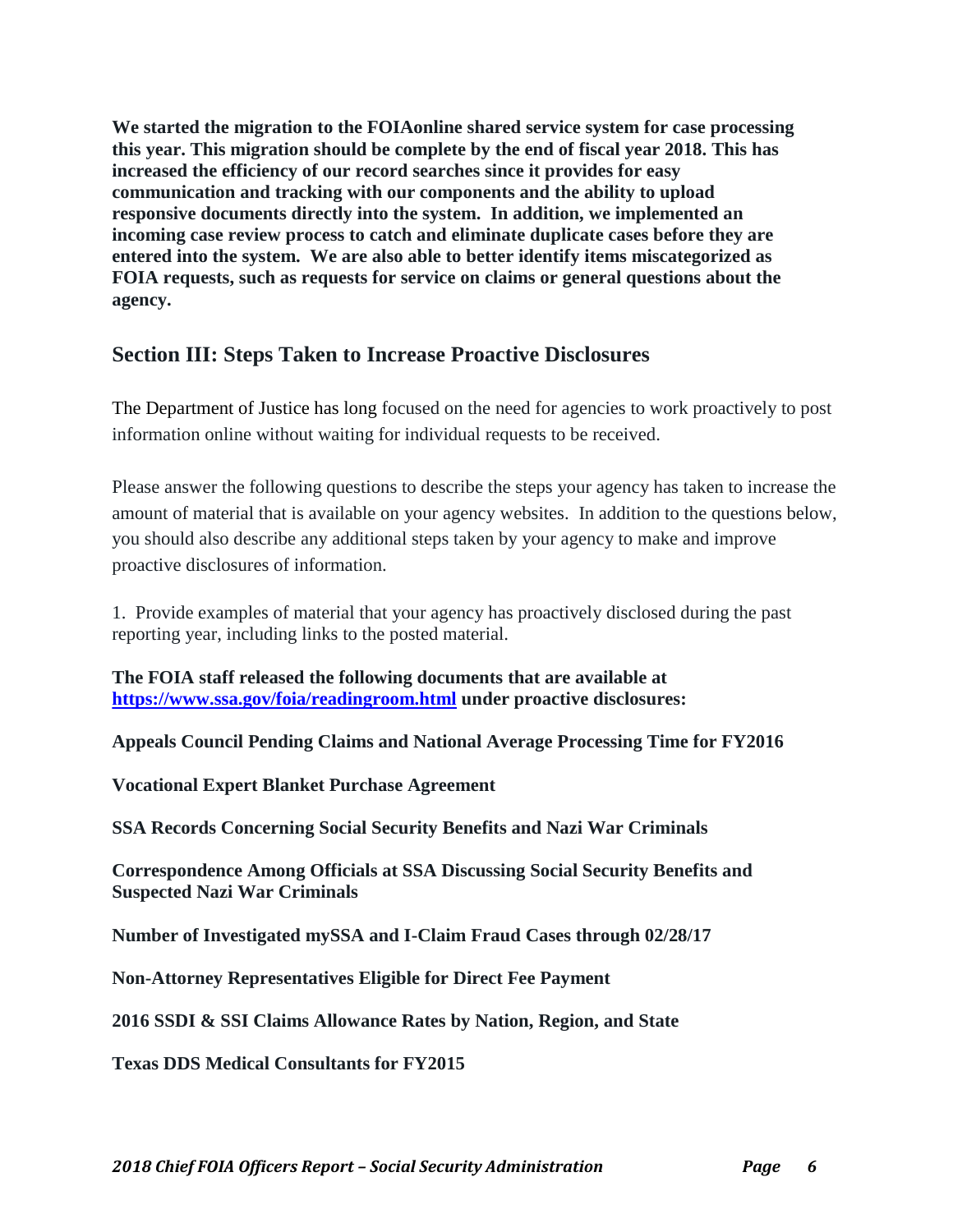### **FY10 – FY16 Key Workload Indicators**

**Political Appointees Ethics Pledges 2017**

**Political Appointees 2017 Resumes**

**In addition, the Open Government staff released a number of documents last year based on data gathered from the requester community and open government groups. These documents are available on [www.data.gov.](http://www.data.gov/) Below is a sample listing of the releases:**

**National Beneficiary Survey**

**Ticket to Work Monthly Reports**

**Disability (DI) Beneficiaries by State and Zip Code for 2016 and 2015**

**Supplemental Security Insurance (SSI) Recipients by State and County for 2016**

**SSI Annual Statistical Report for 2015 & 2016**

**DI Annual Statistical Report for 2015 & 2016**

**Periodic Continuing Disability Reviews (CDRs) Backlog**

**Social Security Hearing Office Locations**

**End of Year Generational Data for Social Security Employees**

#### **2016 Most Popular Baby Names**

2. Did your agency use any means to publicize or highlight important proactive disclosures for public awareness? If yes, please describe those efforts.

**Yes, we include messages in our FOIA response letters and direct requesters to our FOIA website that houses our proactive disclosures. In addition, we provide a link to proactive disclosures on our FOIA webpage to recommend that the public may access these documents prior to making a FOIA request to determine if the information is already available. See [https://www.ssa.gov/foia/index.html.](https://www.ssa.gov/foia/index.html)**

3. Beyond posting new material, is your agency taking steps to make the posted information more useful to the public, especially to the community of individuals who regularly access your agency's website.

### **Yes**

4. If yes, please provide examples of such improvements.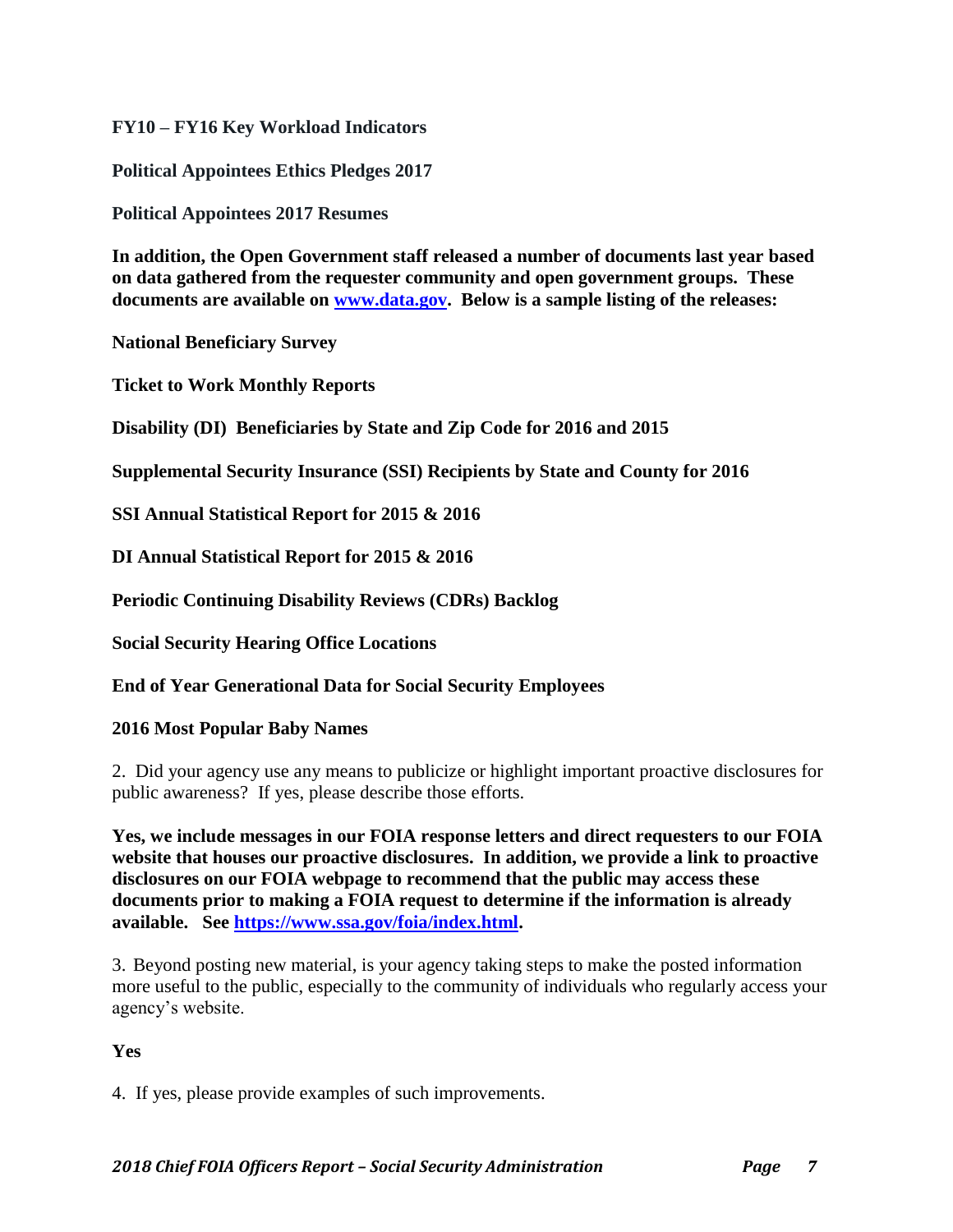## **We simplified document names so it is clear what documents are posted and available. We began an ongoing project in 2017 to update our FOIA website to make it more organized and user friendly.**

5. If there are any other steps your agency has taken to improve proactive disclosures, please describe them here. For example, has your agency engaged requesters in determining how and what to post? Has your agency used web analytics to inform your proactive disclosures?

# **N/A**

# **Section IV: Steps Taken to Greater Utilize Technology**

A key component of [FOIA administration is using technology to make information more](http://www.justice.gov/oip/foia_guide09/presidential-foia.pdf)  [accessible.](http://www.justice.gov/oip/foia_guide09/presidential-foia.pdf) In addition to using the internet to make proactive disclosures, agencies should also be exploring ways to utilize technology in responding to requests.

Please answer the following questions to describe how your agency is utilizing technology to improve its FOIA administration and the public's access to information. You should also include any additional information that that describes your agency's efforts in this area.

1. Has your agency identified any best practices to leverage technology to facilitate overall FOIA efficiency, such as improving record search capabilities, utilizing document sharing platforms for consultations and referrals, or employing software that can sort and deduplicate documents? If yes, please describe the best practices, the types of technology used and the impact on your agency's processing.

**Yes. We started the migration to the FOIAonline system in May of 2017 for processing our FOIA cases. We expect this migration to be complete by the end of fiscal year 2018. This migration has led to overall FOIA efficiencies such as linking all of our components to a single trackable system, making document retrieval and communications between components easier. FOIAonline also provides the capability for us to respond to requesters via secure email, which allows for quicker responses and reduced mailings and lost letters.**

**In addition, we utilize Introspect software to assist in de-duplicating and searching voluminous amounts of emails to locate responsive documents to increase efficiency in review processing time.**

2. Did your agency successfully post all four quarterly reports for Fiscal year 2017?

**Yes**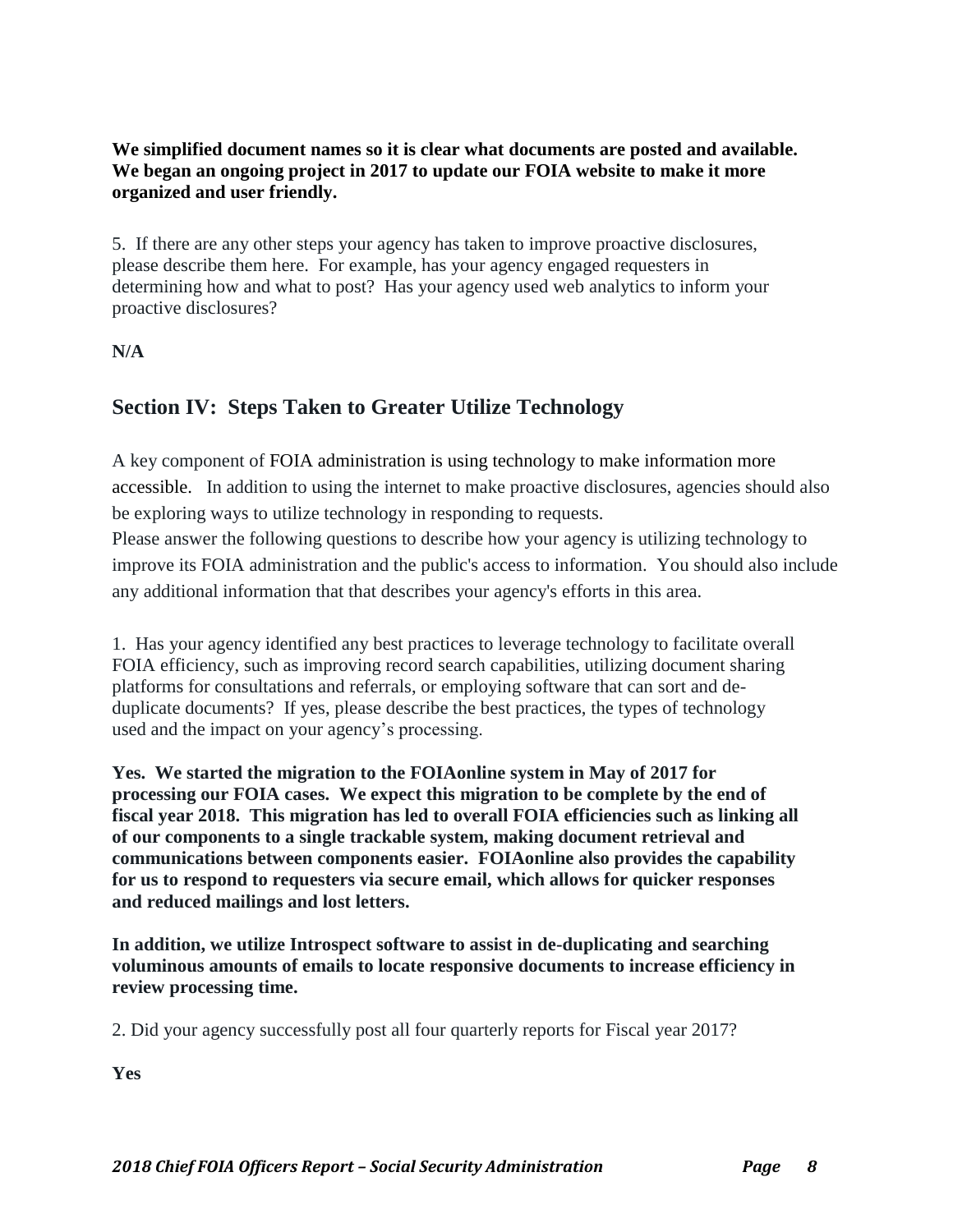3. If your agency did not successfully post all quarterly reports, with information appearing on FOIA.gov, please explain why and provide your agency's plan for ensuring that such reporting is successful in Fiscal Year 2018.

# **N/A**

4. The FOIA Improvement Act of 2016 requires all agencies to post the raw statistical data used to compile their Annual FOIA Reports. Please provide the link to this posting for your agency's Fiscal Year 2016 Annual FOIA Report and, if available, for your agency's Fiscal Year 2017 Annual FOIA Report.

# **<https://www.ssa.gov/foia/index.html>**

5. If there are any other steps your agency has taken to improve its use of technology in FOIA, please describe them here.

## **We utilized SSA's SkillsConnect program to obtain temporary assistance from employees in other SSA offices with the processing of our FOIA caseload.**

# **Section V: Steps Taken to Improve Timeliness in Responding to Requests and Reducing Backlogs**

The Department of Justice has emphasized the importance of improving timeliness in responding to requests. This section of your Chief FOIA Officer Report addresses both time limits and backlog reduction. Backlog reduction is measured both in terms of numbers of backlogged requests or appeals and by looking at whether agencies closed their ten oldest requests, appeals, and consultations.

For the figures required in this Section, please use the numbers contained in the specified sections of your agency's 2016 Annual FOIA Report.

# **A. Simple Track:**

Section VII.A of your agency's Annual FOIA Report, entitled "FOIA Requests – Response Time for All Processed Requests," includes figures that show your agency's average response times for processed requests. For agencies utilizing a multi-track system to process requests, there is a category for "simple" requests, which are those requests that are placed in the agency's fastest (non-expedited) track, based on the low volume and/or simplicity of the records requested.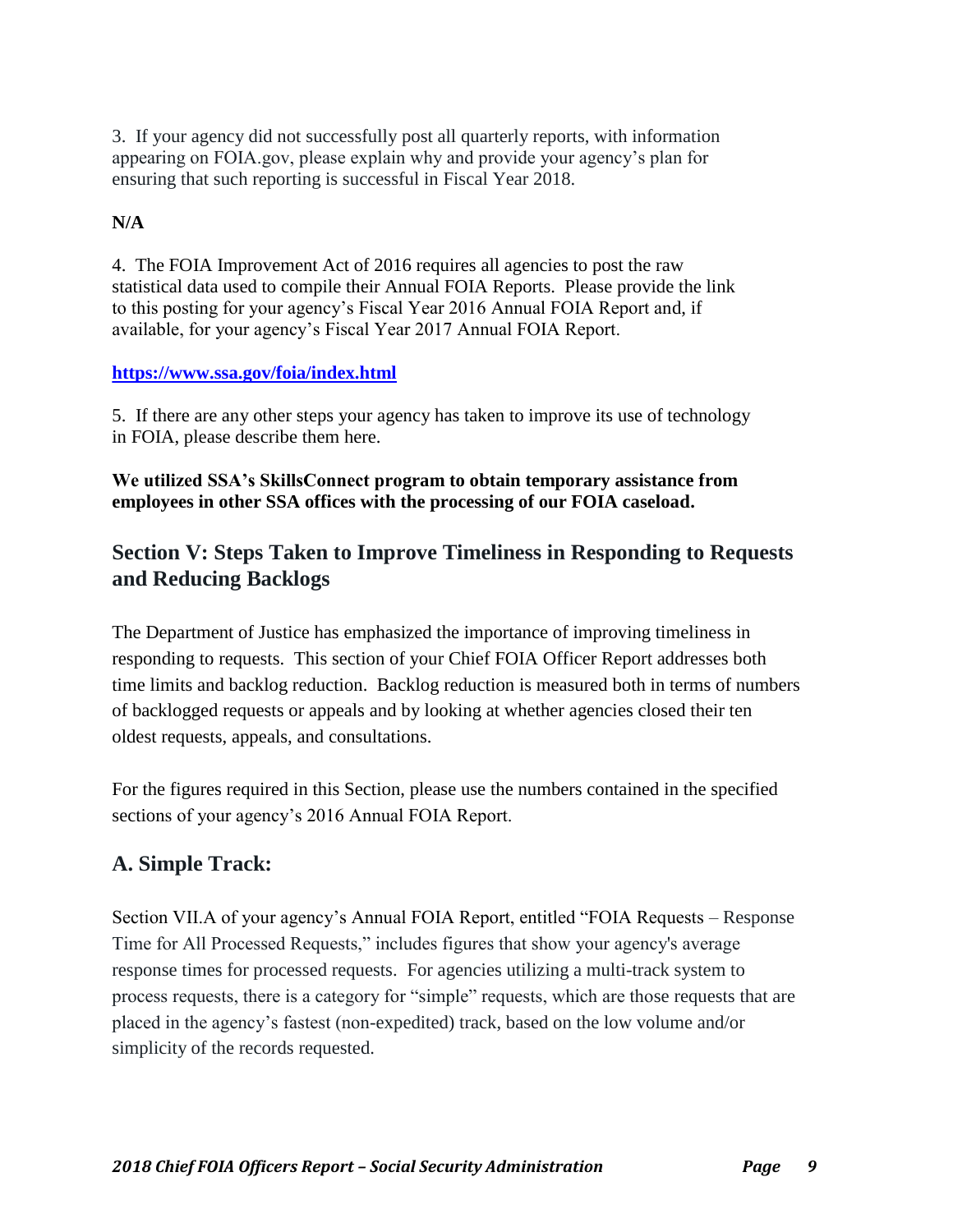1. Does your agency utilize a separate track for simple requests?

### **Yes**

2. If so, for your agency overall in Fiscal Year 2075, was the average number of days to process simple requests twenty working days or fewer?

# **Yes**

3. Please provide the percentage of requests processed by your agency in Fiscal Year 2016 that were placed in your simple track.

# **99%**

4. If your agency does not track simple requests separately, was the average number of days to process all non-expedited requests twenty working days or fewer?

# **N/A**

# **B. Backlogs:**

Section XII.A of your agency's Annual FOIA Report, entitled "Backlogs of FOIA Requests and Administrative Appeals" shows the numbers of any backlogged requests or appeals from the fiscal year. You should refer to these numbers from your Annual FOIA Reports for both Fiscal Year 2016 and Fiscal Year 2017 when completing this section of your Chief FOIA Officer Report.

# **Backlogged Requests**

5. If your agency had a backlog of requests at the close of Fiscal Year 2017, did that backlog decrease as compared with the backlog reported at the end of Fiscal Year 2016?

# **No**

6. If not, explain why and describe the causes that contributed to your agency not being able reduce its backlog. When doing so, please also indicate if any of the following were contributing factors:

- An increase in the number of incoming requests
- A loss of staff
- An increase in the complexity of the requests received. If possible, please provide examples or briefly describe the requests contributing to your backlog increase.
- Any other reasons please briefly describe or provide examples when possible.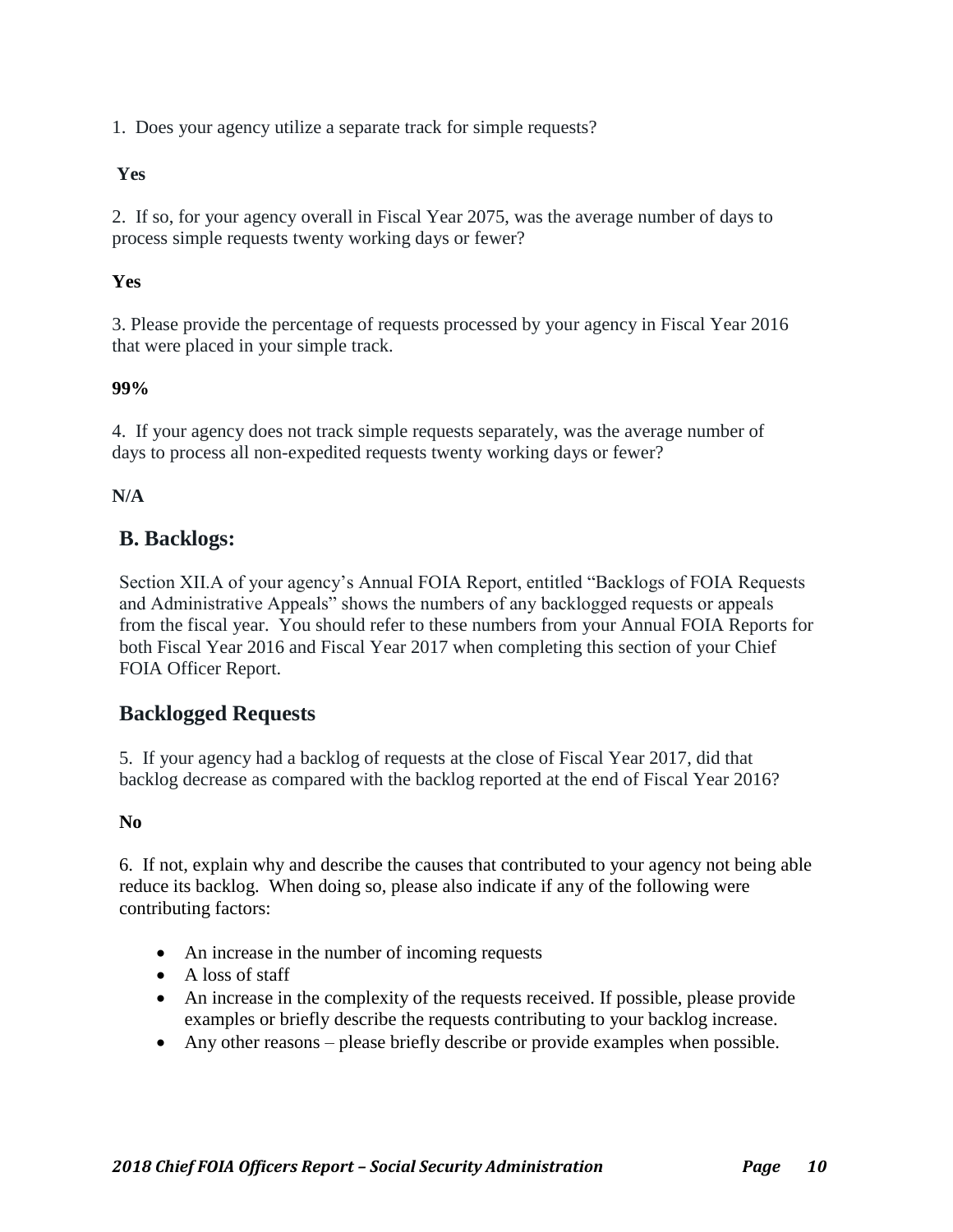**We had two main factors contributing to our inability to reduce our backlog:**

- **We lost five staff members in the last fiscal year, leaving only 8 full time FOIA staff, and**
- **We received an increase in requests for voluminous documents, that require more review time. The most common type of voluminous request we received in fiscal year 2017 was for employee emails.**

7. If you had a request backlog please report the percentage of requests that make up the backlog out of the total number of requests received by your agency in Fiscal Year 2017.

#### **SSA's backlog percentage for Fiscal Year 2017 is 0.78%.**

# **Backlogged Appeals**

8. If your agency had a backlog of appeals at the close of Fiscal Year 2017, did that backlog decrease as compared with the backlog reported at the end of Fiscal Year 2016?

### **Yes**

9. If not, explain why and describe the causes that contributed to your agency not being able reduce its backlog. When doing so, please also indicate if any of the following were contributing factors:

- An increase in the number of incoming appeals
- A loss of staff
- An increase in the complexity of the requests received. If possible, please provide examples or briefly describe the types of complex requests contributing to your backlog increase.
- Any other reasons please briefly describe or provide examples when possible.

# **N/A**

10. If you had an appeal backlog please report the percentage of appeals that make up the backlog out of the total number of appeals received by your agency in Fiscal Year 2015. If your agency did not receive any appeals in Fiscal Year 2015 and/or has no appeal backlog, please answer with "N/A."

### **SSA's appeal backlog percentage for fiscal year 2017 is 3.79%.**

# **C. Backlog Reduction Plans:**

11. In the 2017 guidelines for Chief FOIA Officer Reports, any agency with a backlog of over 1000 requests in Fiscal Year 2016 was asked to provide a plan for achieving backlog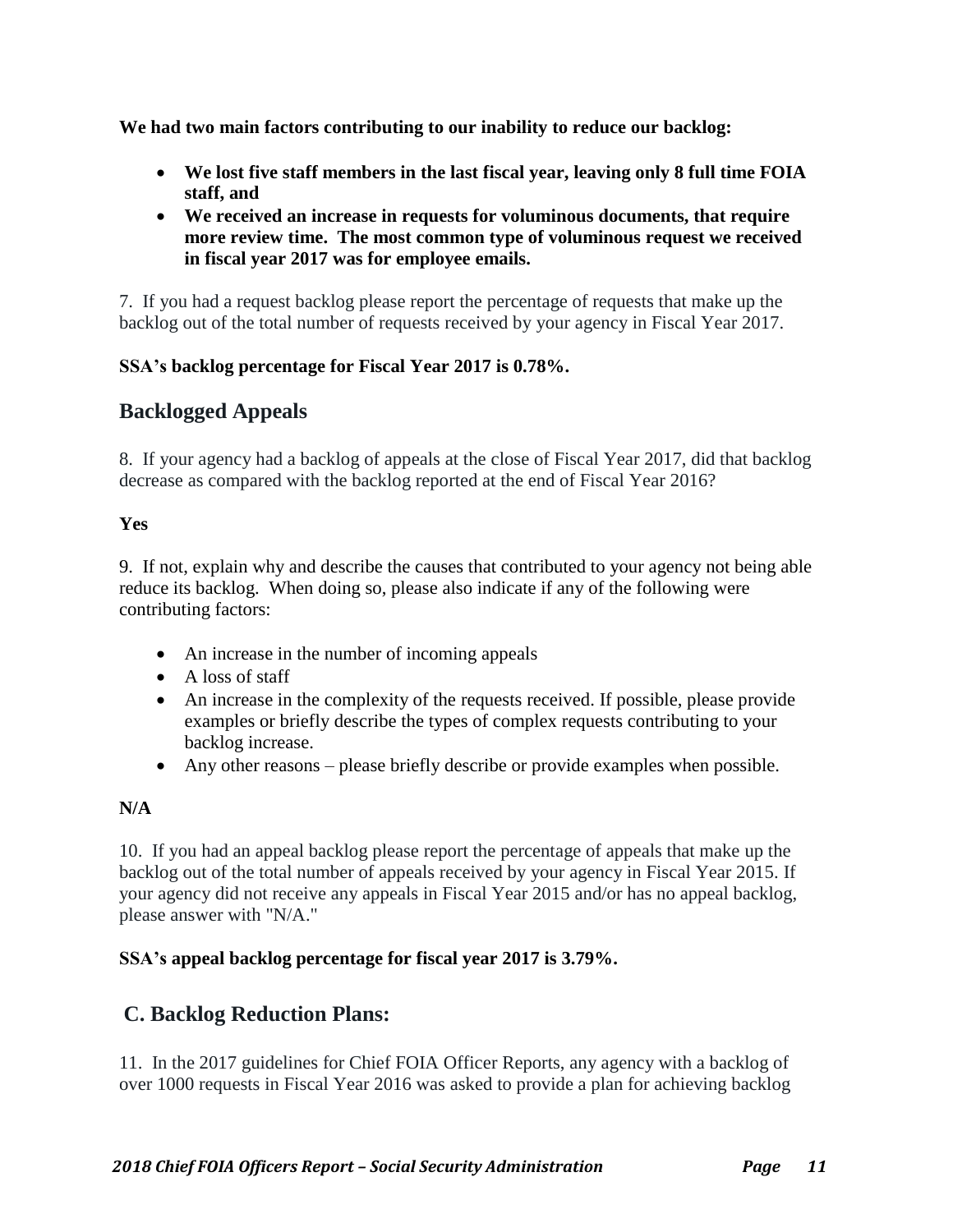reduction in the year ahead. Did you agency implement a backlog reduction plan last year? If so, describe your agency's efforts in implementing this plan and note if your agency was able to achieve backlog reduction in Fiscal Year 2016?

# **N/A**

12. If your agency had a backlog of more than 1,000 requests in Fiscal Year 2017, what is your agency's plan to reduce this backlog during Fiscal Year 2018?

# **N/A**

# **D. Status of Ten Oldest Requests, Appeals, and Consultations:**

Section VII.E, entitled "Pending Requests – Ten Oldest Pending Requests," Section VI.C.(5), entitled "Ten Oldest Pending Administrative Appeals," and Section XII.C., entitled "Consultations on FOIA Requests – Ten Oldest Consultations Received from Other Agencies and Pending at Your Agency," show the ten oldest pending requests, appeals, and consultations. You should refer to these numbers from your Annual FOIA Reports for both Fiscal Year 2016 and Fiscal Year 2017 when completing this section of your Chief FOIA Officer Report.

# **TEN OLDEST REQUESTS**

13. In Fiscal Year 2017, did your agency close the ten oldest requests that were reported pending in your Fiscal Year 2016 Annual FOIA Report?

# **No**

14. If no, please provide the number of these requests your agency was able to close by the end of the fiscal year, as listed in Section VII.E of your Fiscal Year 2015 Annual FOIA Report. If you had less than ten total oldest requests to close, please indicate that.

### **Nine**

15. Of the requests your agency was able to close from your ten oldest, please indicate how many of these were closed because the request was withdrawn by the requester. If any were closed because the request was withdrawn, did you provide any interim responses prior to the withdrawal?

### **None**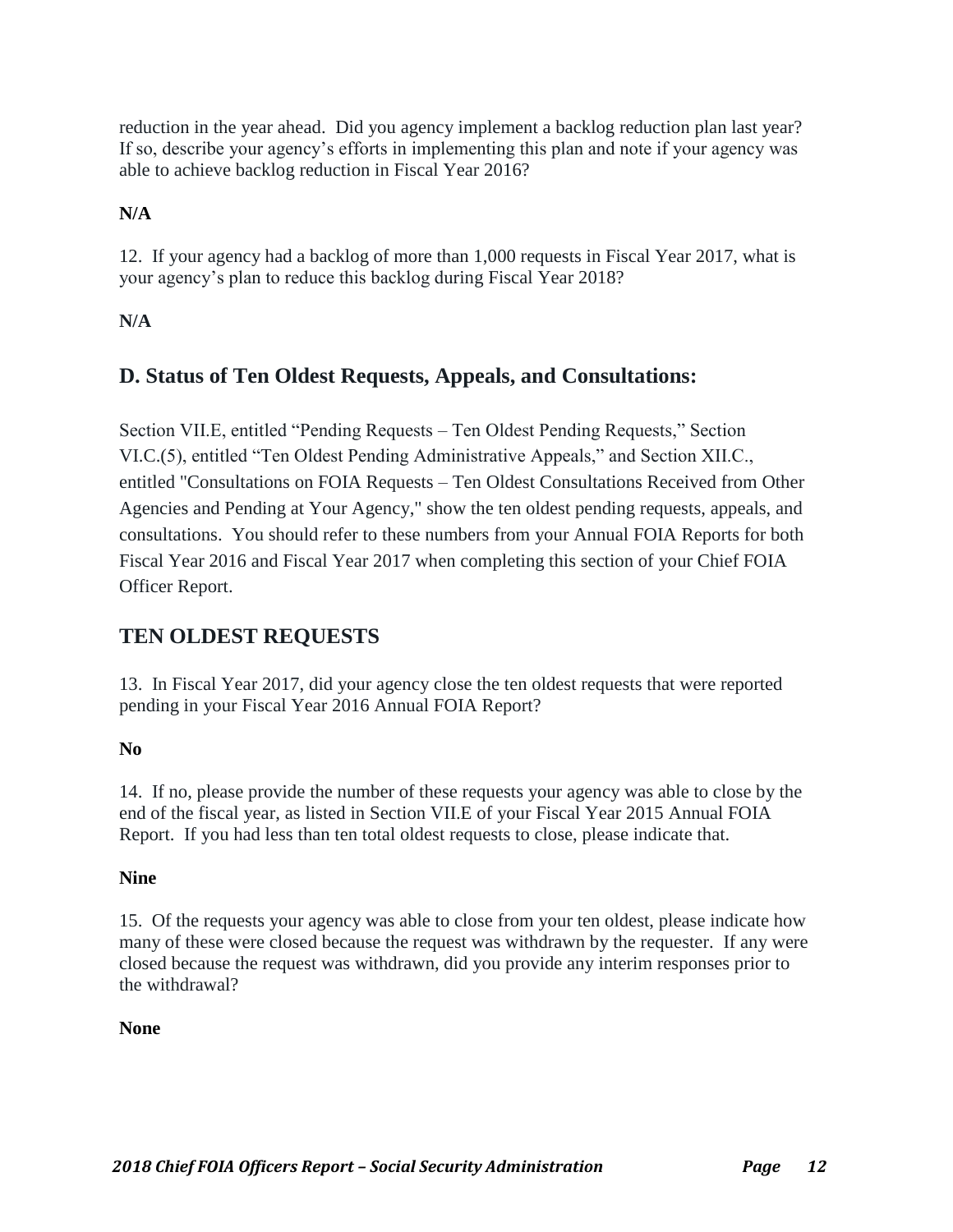# **TEN OLDEST APPEALS**

16. In Fiscal Year 2017, did your agency close the ten oldest appeals that were reported pending in your Fiscal Year 2016 Annual FOIA Report?

#### **No**

17. If no, please provide the number of these appeals your agency was able to close by the end of the fiscal year, as listed in Section VII.C.(5) of your Fiscal Year 2015 Annual FOIA Report. If you had less than ten total oldest appeals to close, please indicate that.

#### **Nine**

# **TEN OLDEST CONSULTATIONS**

18. In Fiscal Year 2017, did your agency close the ten oldest consultations that were reported pending in your Fiscal Year 2016 Annual FOIA Report?

#### **Yes**

19. If no, please provide the number of these consultations your agency was able to close by the end of the fiscal year, as listed in Section XII.C. of your Fiscal Year 2016 Annual FOIA Report. If you had less than ten total oldest consultations to close, please indicate that.

### **N/A**

# **E. Additional Information on Ten Oldest Requests, Appeals, and Consultations & Plans:**

20. Briefly explain any obstacles your agency faced in closing its ten oldest requests, appeals, and consultations from Fiscal Year 2016.

#### **The remaining oldest request and oldest appeal cases were for voluminous records. It took a long time for the responsive component to provide the requested documents. The documents are in the process of being reviewed for release with redactions**.

21. If your agency was unable to close any of its ten oldest requests because you were waiting to hear back from other agencies on consultations you sent, please provide the date the request was initially received by your agency, the date when your agency sent the consultation, and the date when you last contacted the agency where the consultation was pending.

**N/A**